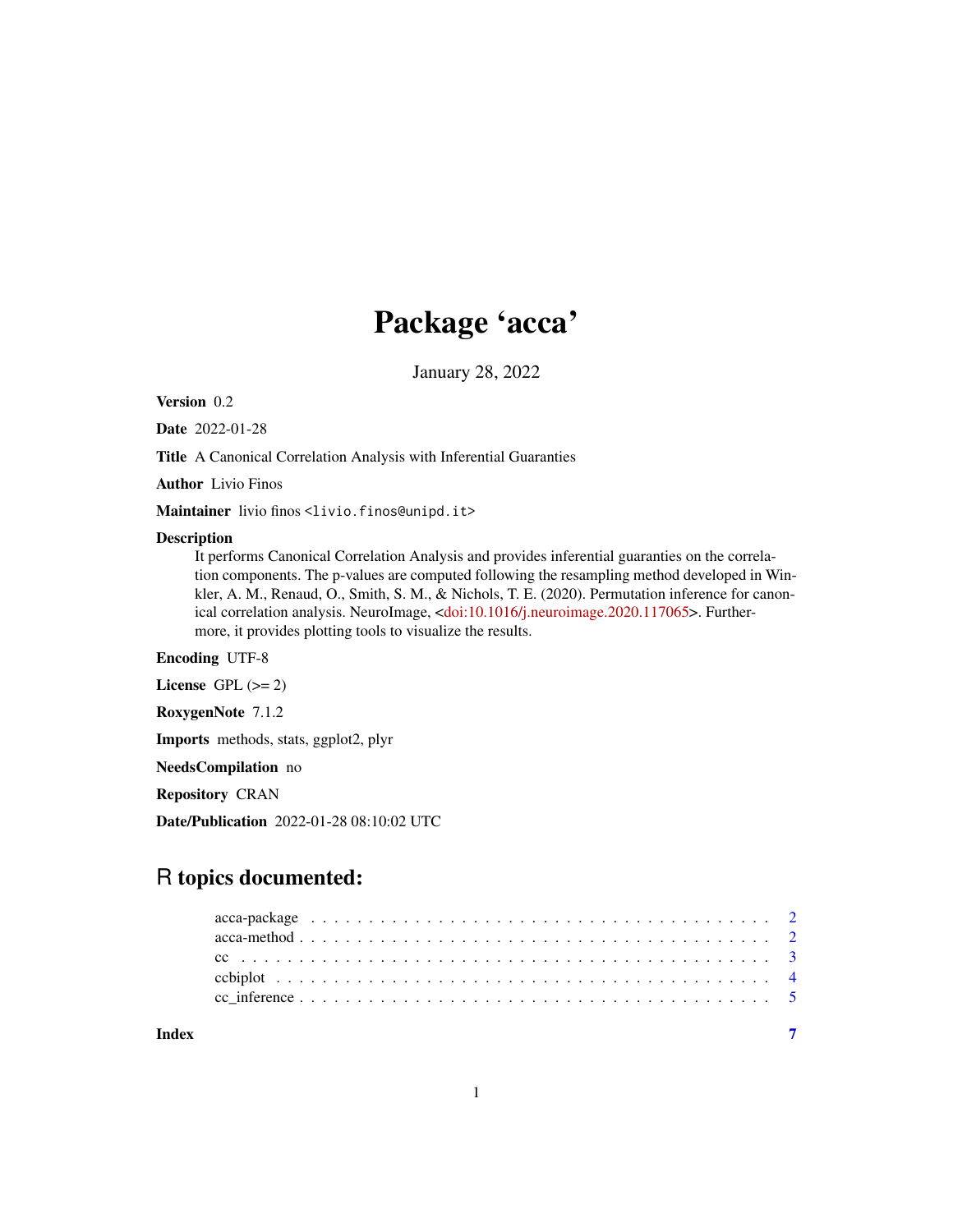#### Description

It performs Canonical Correlation Analysis and provides inferential guaranties on the correlation components. The p-values are computed following the resampling method developed in Winkler, A. M., Renaud, O., Smith, S. M., & Nichols, T. E. (2020). Permutation inference for canonical correlation analysis. NeuroImage, <doi:10.1016/j.neuroimage.2020.117065>. Furthermore, it provides plotting tools to visualize the results.

#### Author(s)

Livio Finos

#### Examples

```
set.seed(1)
X=matrix(rnorm(500),100,5)
Y=matrix(rnorm(700),100,7)
Z=matrix(rnorm(200),100,2)
mod=cc(X,Y,Z)
mod
ccbiplot(mod)
mod=cc_inference(mod, B = 100, numb_cc = 3)
mod
```
acca-method *Methods for acca objects*

#### Description

Methods for acca objects. The following are methods to extract and manipulate relevant information from a acca object.

#### Usage

```
## S3 method for class 'acca'
print(x, \ldots)## S3 method for class 'acca'
summary(object, ...)
```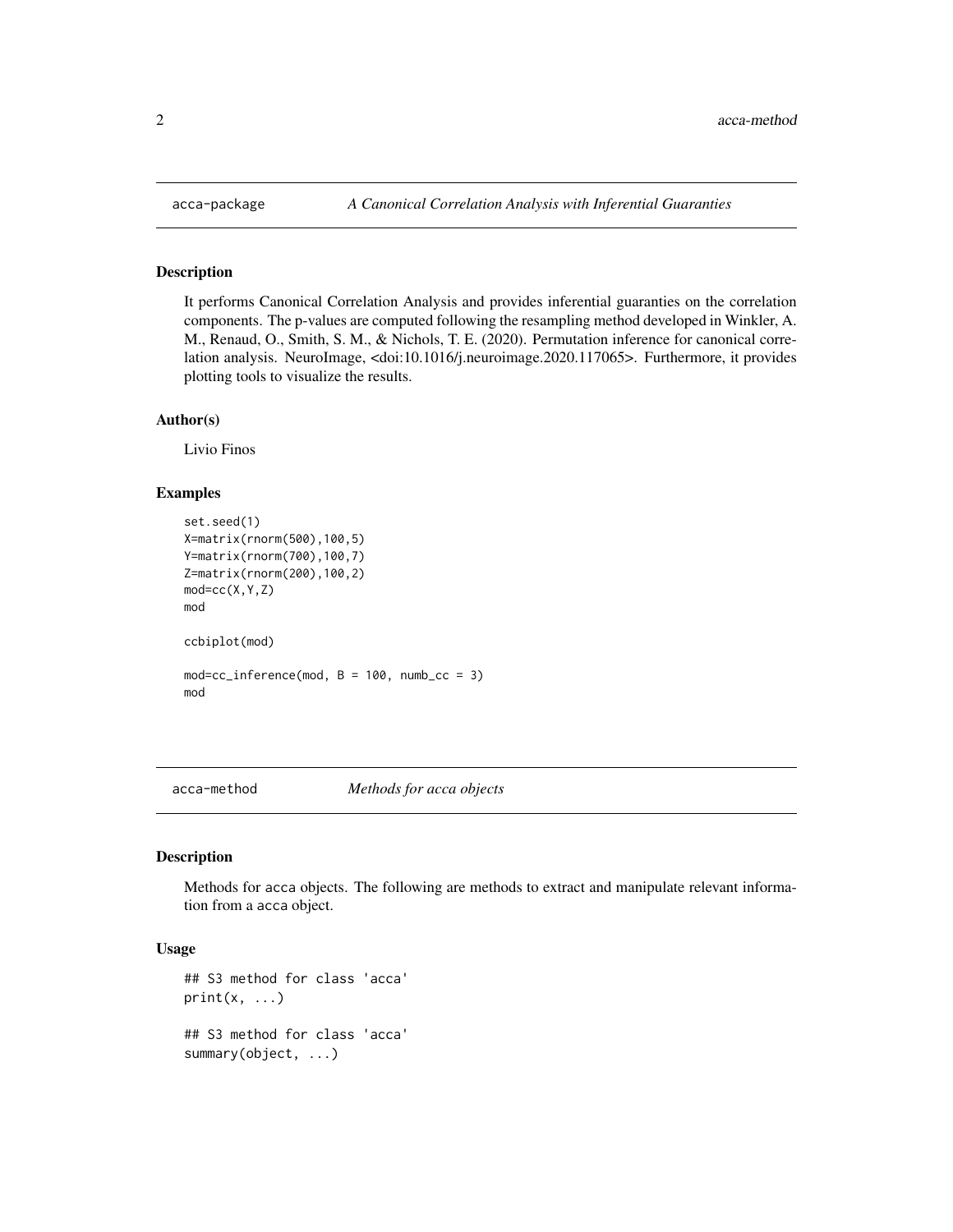<span id="page-2-0"></span> $\rm{c}$  3

#### Arguments

| x      | an acca object                    |
|--------|-----------------------------------|
|        | additional arguments to be passed |
| object | an acca                           |
|        |                                   |

<span id="page-2-1"></span>

#### Description

Very similar cancor() of package stats, but 1) it allows for X and Y to be rank deficient, 2) it allows for categorical variables and 3) it allows for covariates, 4) more (see below).

#### Usage

 $cc(X, Y, Zx = NULL, Zy = Zx, numb_{cc} = NULL, fill.na = FALSE)$ 

#### Arguments

| $\times$    | See x in cancor for a proper documentation.                                                                                                                                                                       |
|-------------|-------------------------------------------------------------------------------------------------------------------------------------------------------------------------------------------------------------------|
| Y           | See y in cancor for a proper documentation.                                                                                                                                                                       |
| Zx          | (=NULL by default) covariates (i.e. nuisance) of X. If different from NULL, the X<br>are residualized by $Zx$ before entering $cc()$ . IMPORTANT: if $Zx$ is not NULL,<br>include the intercept (if appropriate!) |
| Zv          | (=Zx by default) covariates of Y. Same use of Zx.                                                                                                                                                                 |
| $numb_{CC}$ | number of (pairs of) canonical correlations to be extracted                                                                                                                                                       |
| fill.na     | replace NA in X and Y with column mean before enter $cc()$ .                                                                                                                                                      |
|             |                                                                                                                                                                                                                   |

#### Value

It returns an acca object. This object contains the same list as returned by [cc](#page-2-1), while it also contains prop\_expl\_var which is a list reporting the proportion of explained (total) variance of X and Y by each component (i.e. mode).

L=matrix(rnorm(10),10,1) X=matrix(rnorm(50),10,5) Y=matrix(rnorm(70),10,7) Z=matrix(rnorm(20),10,2)

 $X[,1]=X[,1]+2*L Y[,1]=Y[,1]+2*L mod=cc(X,Y,Z) mod$ 

ccbiplot(mod)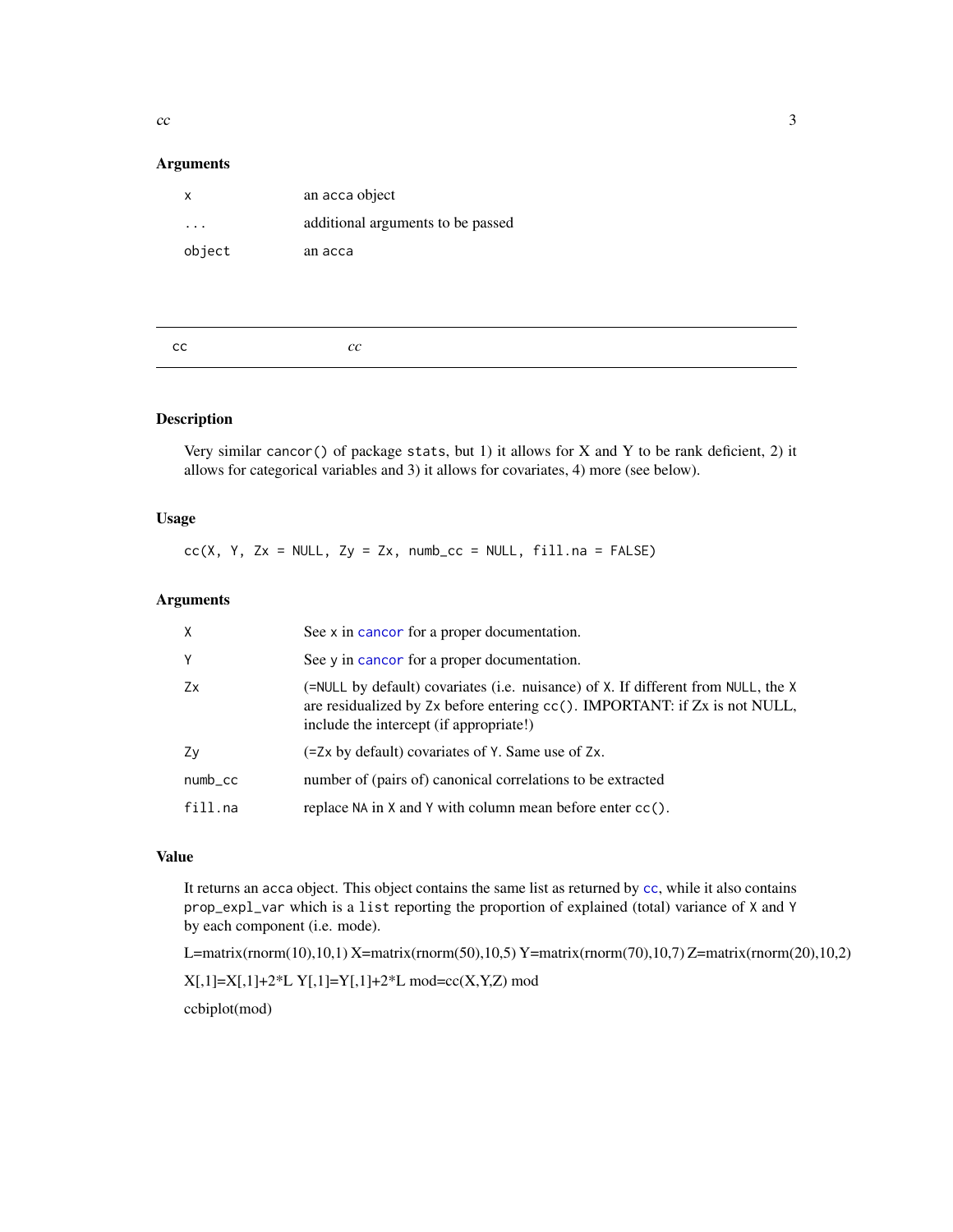<span id="page-3-0"></span>ccbiplot *ccbiplot*

#### Description

The function adapts the ggbiplot::ggbiplot() function to an acca-object.

#### Usage

```
ccbiplot(
 pcobj,
  choices = 1:2,
  scale = 1,
  pc.biplot = TRUE,
  obs.\text{scale} = 1 - scale,var.scale = scale,
 groups = NULL,
  shapes = NULL,
  ellipse = FALSE,
  ellipse.prob = 0.68,
  labels = NULL,
  labels.size = 3,
  alpha = 1,
  varaxes = TRUE,circle = FALSE,
  circle.prob = 0.69,varname.size = 3,
  varname.adjust = 1.5,
  varname.abbrev = FALSE,
  arrows.color = NULL,
  ...
)
```
#### Arguments

| pcobj     | an object returned by acca:cc()                                                                                                                                                                                                |
|-----------|--------------------------------------------------------------------------------------------------------------------------------------------------------------------------------------------------------------------------------|
| choices   | which PCs to plot                                                                                                                                                                                                              |
| scale     | covariance biplot (scale = 1), form biplot (scale = 0). When scale = 1, the in-<br>ner product between the variables approximates the covariance and the distance<br>between the points approximates the Mahalanobis distance. |
| pc.biplot | for compatibility with biplot.princomp()                                                                                                                                                                                       |
| obs.scale | scale factor to apply to observations                                                                                                                                                                                          |
| var.scale | scale factor to apply to variables                                                                                                                                                                                             |
| groups    | optional factor variable indicating the groups that the observations belong to. If<br>provided the points will be colored according to groups                                                                                  |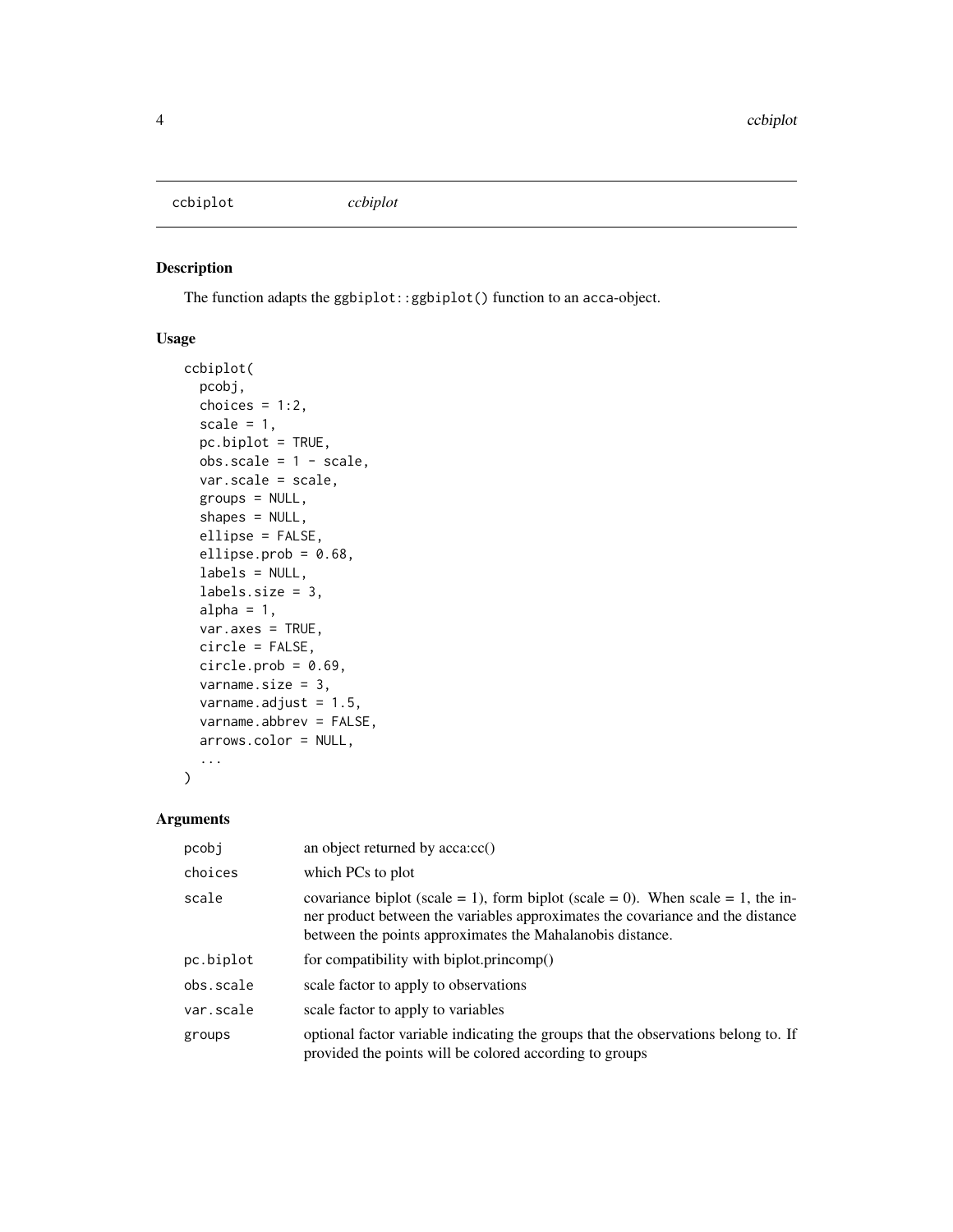#### <span id="page-4-0"></span>cc\_inference 5

| shapes         | which shapes to use when plotting observations                                                  |
|----------------|-------------------------------------------------------------------------------------------------|
| ellipse        | draw a normal data ellipse for each group?                                                      |
| ellipse.prob   | size of the ellipse in Normal probability                                                       |
| labels         | optional vector of labels for the observations                                                  |
| labels.size    | size of the text used for the labels                                                            |
| alpha          | alpha transparency value for the points ( $0 =$ transparent, $1 =$ opaque)                      |
| var.axes       | draw arrows for the variables?                                                                  |
| circle         | draw a correlation circle?                                                                      |
| circle.prob    | size of the circle in gchisq(circle.prob, $df = 2$ )                                            |
| varname.size   | size of the text for variable names                                                             |
| varname.adjust | adjustment factor the placement of the variable names, $\geq$ 1 means farther from<br>the arrow |
|                | varname.abbrev whether or not to abbreviate the variable names                                  |
| arrows.color   | color of the arrows                                                                             |
| $\cdots$       | not used yet                                                                                    |

#### Value

It returns a [ggplot](#page-0-0) object.

cc\_inference *cc\_inference*

#### Description

For each pairs of components, it computes p-values to test the null hypothesis of no correlation between components. The p-values are computed following the resampling method developed in Winkler, A. M., Renaud, O., Smith, S. M., & Nichols, T. E. (2020). Permutation inference for canonical correlation analysis. NeuroImage, 220, 117065. https://doi.org/10.1016/j.neuroimage.2020.117065.

#### Usage

```
cc_inference(
  mod,
  B = 100.
  alpha_max = 0.5,
  numb_{cc} = NULL,resamp_type = "sign-flip",
  light = FALSE
\mathcal{E}
```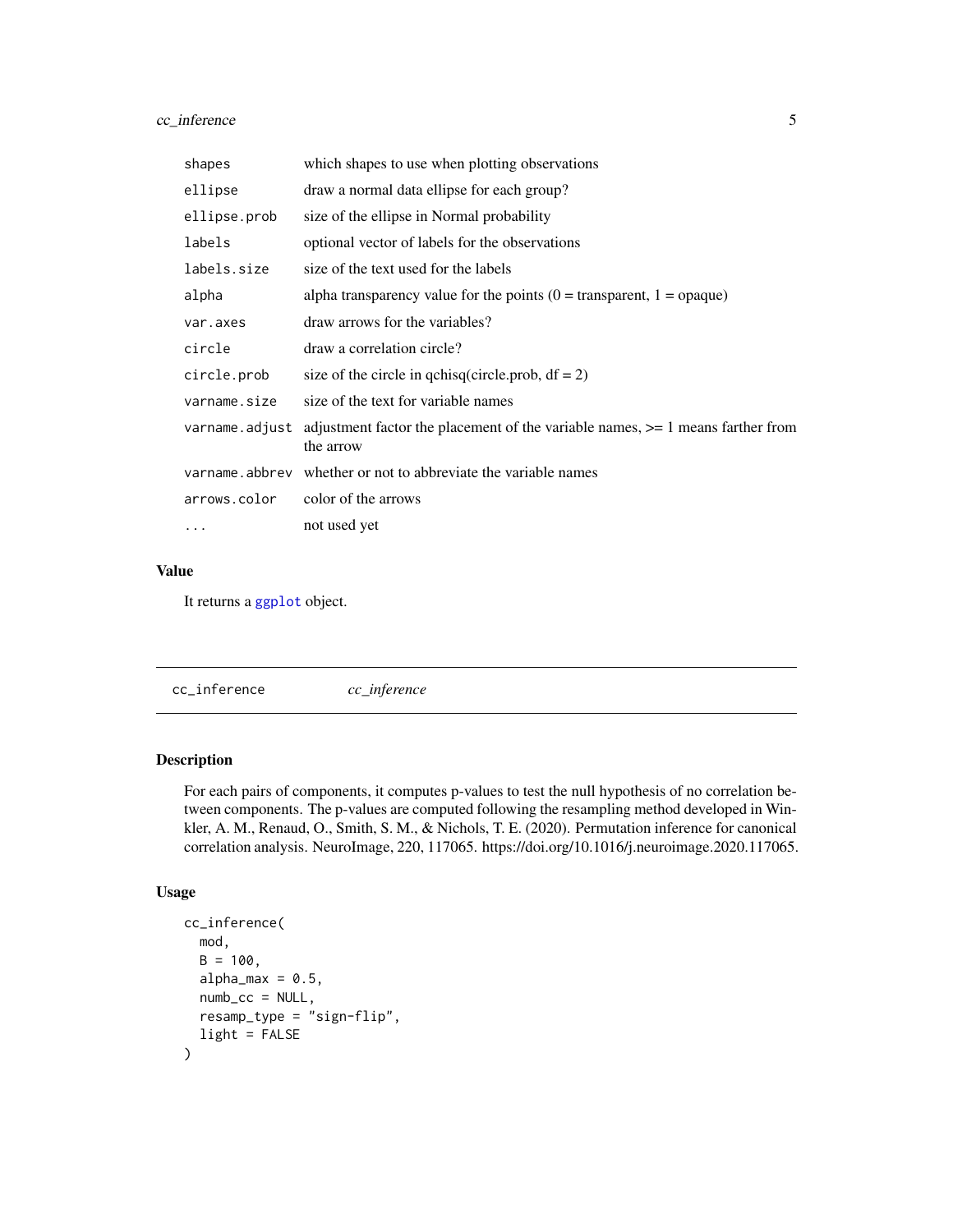#### <span id="page-5-0"></span>Arguments

| mod                 | an acca object.                                                                                                                                     |
|---------------------|-----------------------------------------------------------------------------------------------------------------------------------------------------|
| B                   | (100 by default) number of random sampling                                                                                                          |
| alpha_max           | stop if p-value $>$ alpha_max (alpha_max=0.5 by default).                                                                                           |
| $numb_{\text{-}CC}$ | stop after computing p-values for the first numb_cc are computed(numb_cc=NULL<br>- the default - means compute all).                                |
| resamp_type         | "sign-flip" (by default) or "permutation"                                                                                                           |
| light               | If TRUE the orthogonalization of the residuals of the projection on Z is not per-<br>formed. For large sample size the two methods tend to overlap. |

#### Value

It returns an acca object (see [cc](#page-2-1)) with p-values for each pair of the numb\_cc components.

#### Examples

```
set.seed(1)
X=matrix(rnorm(500),100,5)
Y=matrix(rnorm(700),100,7)
Z=matrix(rnorm(200),100,2)
mod=cc(X,Y,Z)
mod
ccbiplot(mod)
mod=cc_inference(mod, B = 100, numb_cc = 3)
mod
```